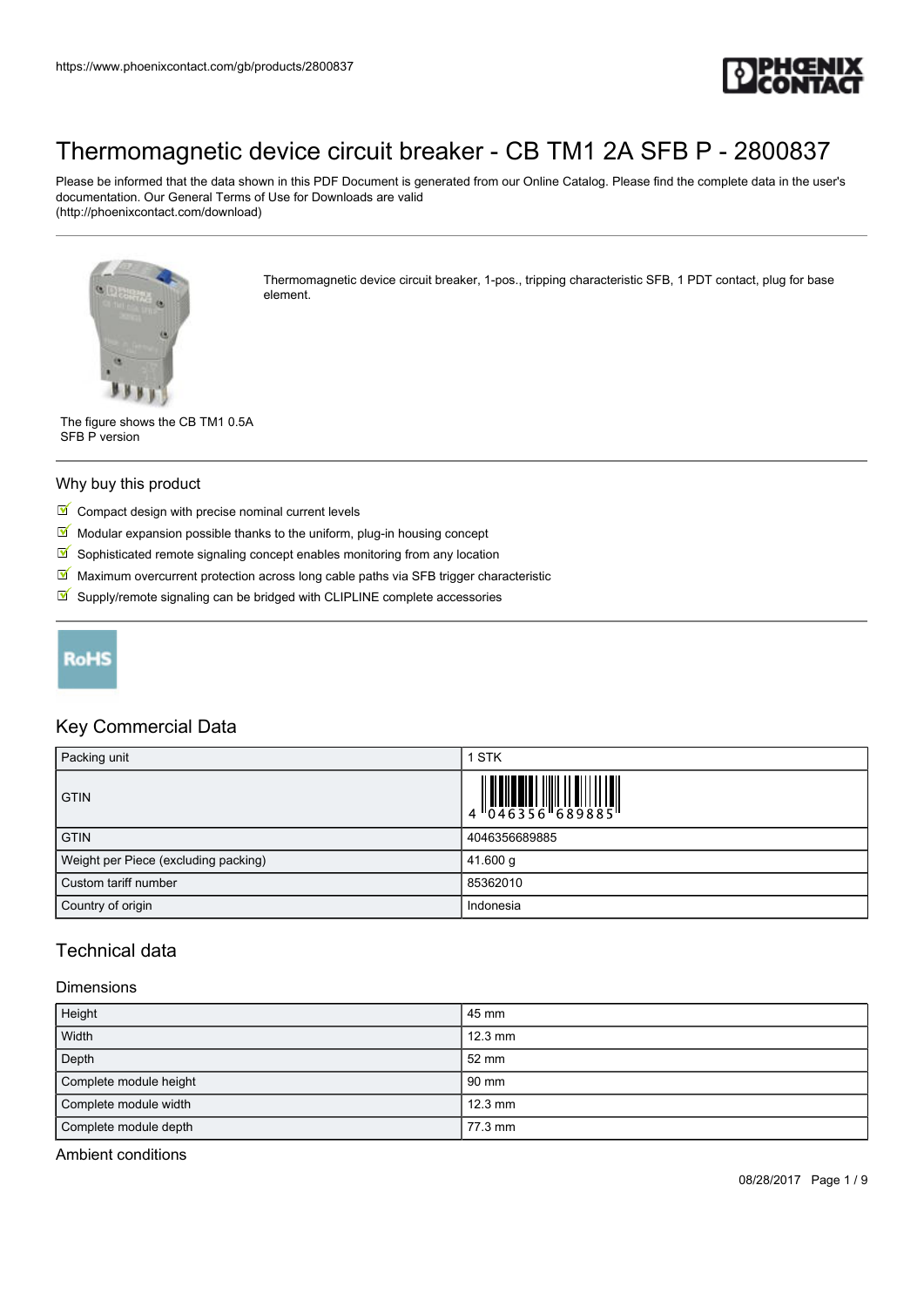

# Technical data

### Ambient conditions

| Ambient temperature (operation)         | $-30\,\degree \text{C}$ 60 $\degree \text{C}$ |
|-----------------------------------------|-----------------------------------------------|
| Ambient temperature (storage/transport) | −40 °C  80 °C                                 |
| Humidity test                           | 240 h, 95% RH, 40°C                           |
| Shock (operation)                       | 30g (IEC 60068-2-27, Test Ea)                 |
| Degree of protection                    | IP30 (Actuation area)                         |

#### **General**

| Installation instructions              | When mounted in rows, the nominal device current can be limited to just<br>80% or must be overdimensioned accordingly. |
|----------------------------------------|------------------------------------------------------------------------------------------------------------------------|
| Flammability rating according to UL 94 | V <sub>0</sub>                                                                                                         |
| Mounting type                          | on base element                                                                                                        |
| Color                                  | gray                                                                                                                   |
| Number of positions                    |                                                                                                                        |
| Insulating material group              | Ш                                                                                                                      |
| Degree of pollution                    |                                                                                                                        |
| Type                                   | Male                                                                                                                   |

#### Electrical data

| Fuse type                                              | <b>SFB</b>                                                          |
|--------------------------------------------------------|---------------------------------------------------------------------|
| Rated surge voltage                                    | 2.5 kV (Increased insulation in actuation area)                     |
| Rated voltage                                          | 50 V DC (IEC 60934)                                                 |
|                                                        | 50 V DC (UL 1077)                                                   |
|                                                        | 50 V DC (UL 508 - with plug-in base)                                |
| Rated current I <sub>N</sub>                           | 2 A (IEC 60934)                                                     |
|                                                        | 2 A DC (low-induction load according to UL 1077)                    |
|                                                        | 2 A DC (low-induction load according to UL 508 - with plug-in base) |
| Rated insulation voltage U <sub>i</sub>                | 277 V AC (UL 1077)                                                  |
|                                                        | 250 V AC (IEC 60934)                                                |
| Required backup fuse                                   | 15 A                                                                |
| Power dissipation                                      | 1.2 W (in nominal operation per channel)                            |
| Insulation resistance Riso                             | $> 100$ M $\Omega$ (500 V DC)                                       |
| Type of actuation                                      | S type                                                              |
| Tripping method                                        | TM (thermomagnetic)                                                 |
| <b>Tripping level</b>                                  | Trip-free mechanism (positive)                                      |
| Rated short-circuit switching capacity I <sub>cn</sub> | 600 A (50 V DC)                                                     |
| Short-circuit switching capacity $I_k$                 | 1000 A AC 277 V AC                                                  |
|                                                        | 1000 A DC 50 V DC                                                   |
| Dielectric strength                                    | 3000 V AC (Actuation area)                                          |
|                                                        | 1500 V AC (Main to auxiliary circuit)                               |
|                                                        | 1500 V AC (Open main circuit)                                       |
|                                                        | 1000 V AC (Open auxiliary circuit)                                  |
| Voltage drop                                           | 0.64 V (at 1 x $I_n$ )                                              |

08/28/2017 Page 2 / 9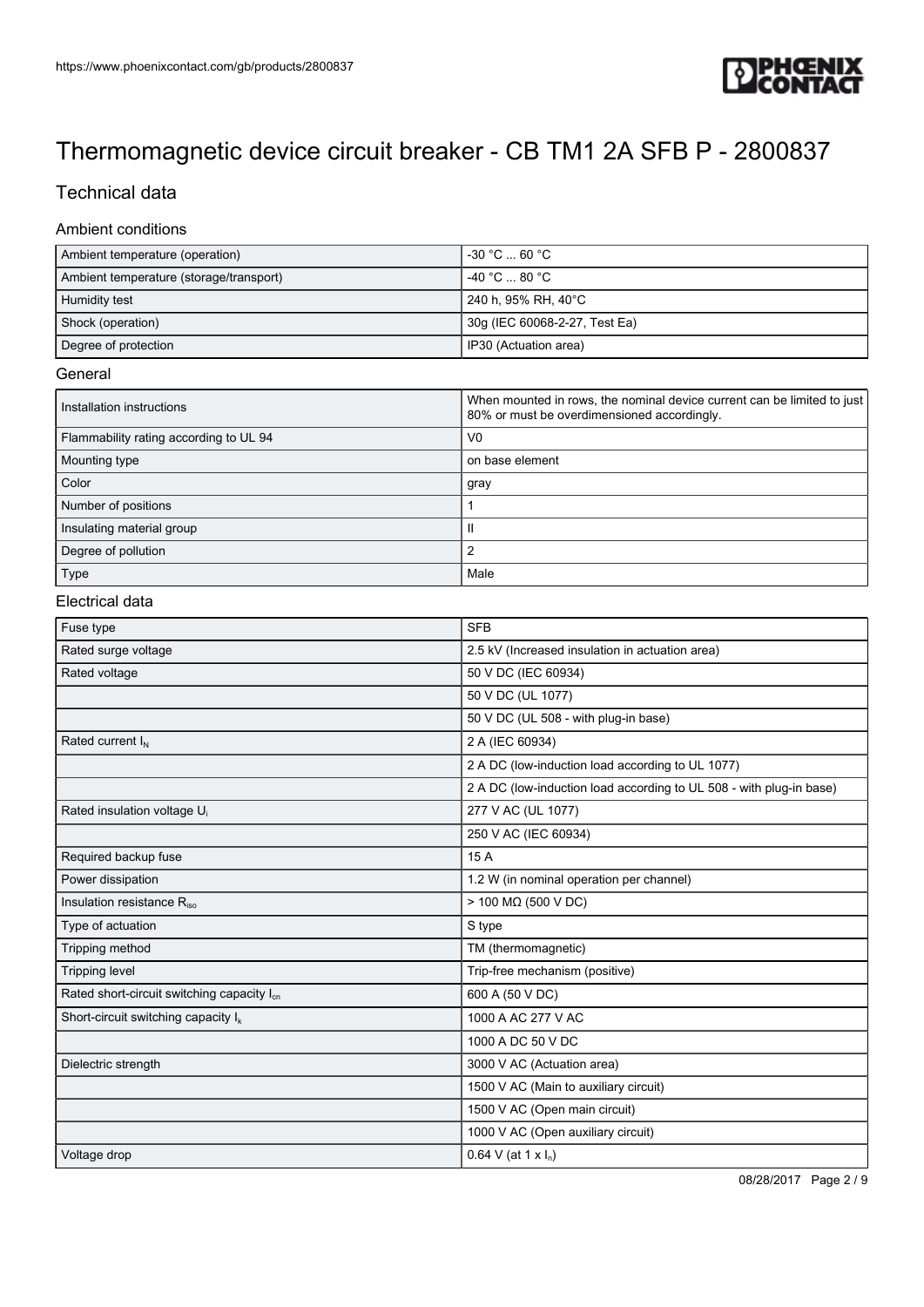

# Technical data

### Electrical data

| Switching cycles, max.                      | 6000 (at 1 x $I_n$ )                                   |
|---------------------------------------------|--------------------------------------------------------|
| Contact type                                | 1 PDT                                                  |
| Auxiliary circuit                           | 277 V AC / 0.5 A (Low-induction)                       |
|                                             | 277 V AC / 1 A (Low-induction, maximum of 2000 cycles) |
|                                             | 50 V DC / 1 A (Low-induction)                          |
| Minimum auxiliary contact operating voltage | 10 V                                                   |
| Maximum auxiliary contact operating voltage | 240 V                                                  |
|                                             | 240 V                                                  |
| Minimum auxiliary contact operating current | $10 \text{ mA}$                                        |
| Maximum auxiliary contact operating current | 1 A                                                    |
| Vibration resistance, frequency             | 57 Hz  500 Hz (IEC 60068-2-6, Fc, sine)                |
| Vibration resistance, amplitude             | $\pm$ 0.61 mm (10  57 Hz)                              |
| Vibration resistance, acceleration          | $80 \text{ m/s}^2$                                     |
| Vibration resistance, test duration         | 0 min. (Frequency cycles/axis)                         |

#### Standards and Regulations

| Standards/specifications | EN 60934                   |
|--------------------------|----------------------------|
|                          | UL 1077 UL/C-UL recognized |
|                          | UL 508 UL/C - UL listed    |
|                          | l CSA 22.2 No. 235-041     |

#### Environmental Product Compliance

| China RoHS | Environmentally Friendly Use Period = 50                                                               |
|------------|--------------------------------------------------------------------------------------------------------|
|            | For details about hazardous substances go to tab "Downloads",<br>Category "Manufacturer's declaration" |

### Drawings





The figure shows the complete module consisting of a base element and connector

Circuit diagram

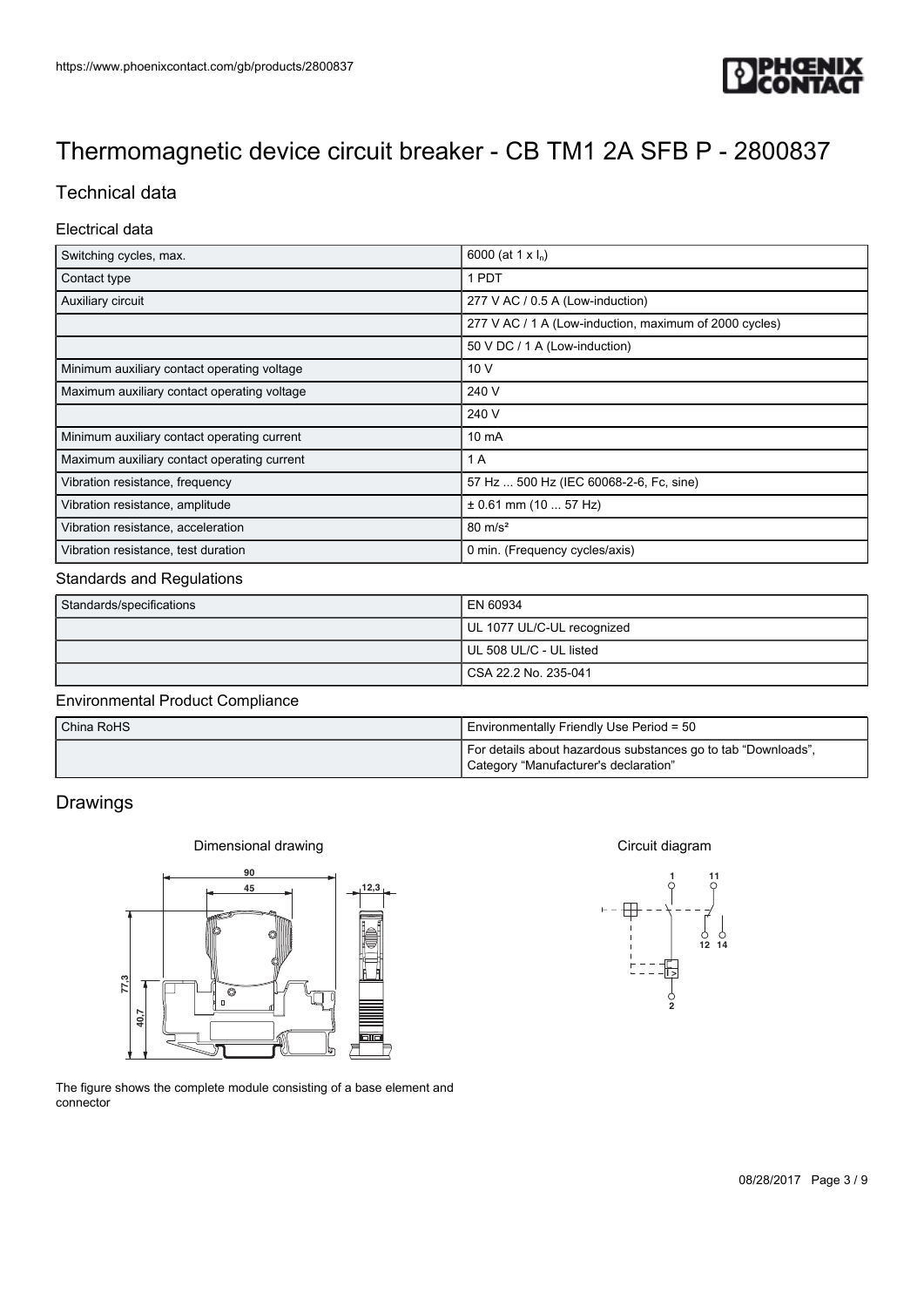



#### Trigger characteristic in the DC range





## Classifications

eCl@ss

| eCl@ss 4.0 | 27141116 |
|------------|----------|
| eCl@ss 4.1 | 27141116 |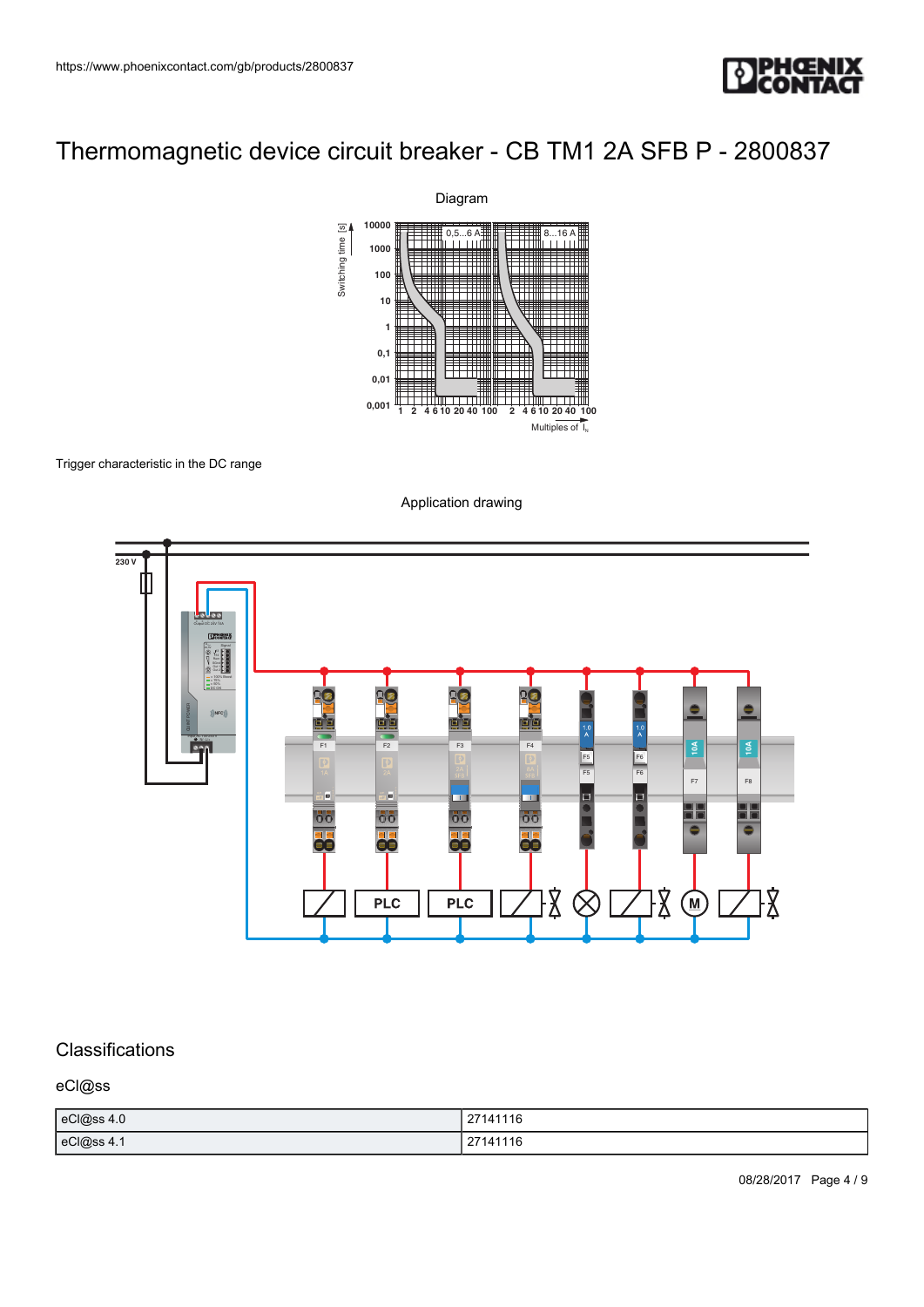

## **Classifications**

### eCl@ss

| eCl@ss 5.0 | 27141116 |
|------------|----------|
| eCl@ss 5.1 | 27141116 |
| eCl@ss 6.0 | 27141116 |
| eCl@ss 7.0 | 27141116 |
| eCl@ss 8.0 | 27141116 |
| eCl@ss 9.0 | 27141116 |

#### ETIM

| <b>ETIM 3.0</b> | EC000899 |
|-----------------|----------|
| <b>ETIM 4.0</b> | EC000899 |
| <b>ETIM 5.0</b> | EC000899 |
| ETIM 6.0        | EC000899 |

### **UNSPSC**

| UNSPSC 6.01         | 30211812 |
|---------------------|----------|
| UNSPSC 7.0901       | 39121411 |
| UNSPSC 11           | 39121411 |
| <b>UNSPSC 12.01</b> | 39121411 |
| UNSPSC 13.2         | 39121410 |

### Approvals

#### Approvals

#### Approvals

VDE Zeichengenehmigung / UL Recognized / cUL Recognized / GL / UL Listed / cUL Listed / EAC / CSA / EAC / KC / cULus Recognized / cULus Listed

#### Ex Approvals

### Approval details



08/28/2017 Page 5 / 9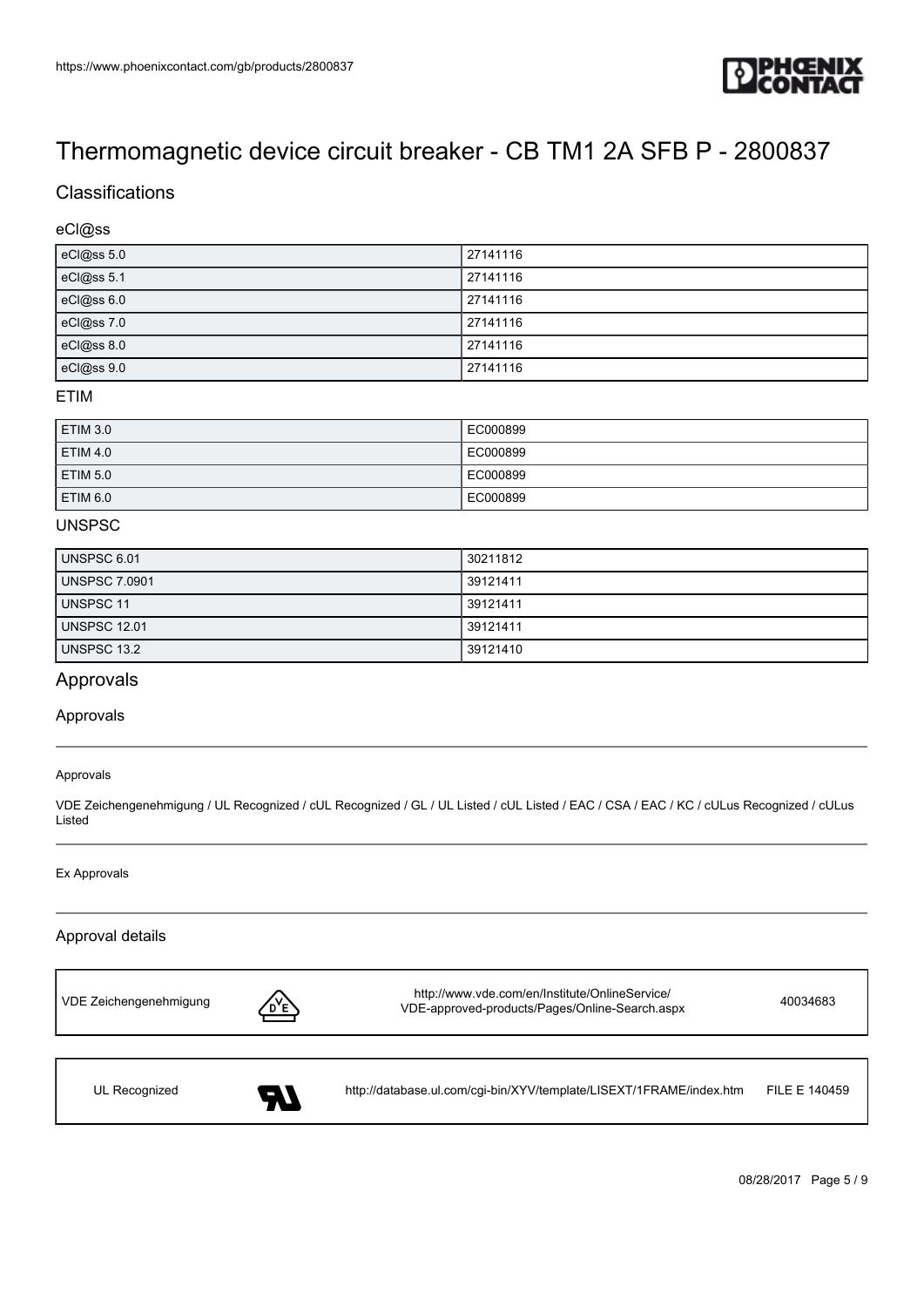

# Approvals

| cUL Recognized   | LF.           | http://database.ul.com/cgi-bin/XYV/template/LISEXT/1FRAME/index.htm | FILE E 140459           |
|------------------|---------------|---------------------------------------------------------------------|-------------------------|
| GL               | GL            | http://exchange.dnv.com/tari/                                       | 61419-13 HH             |
| <b>UL Listed</b> | (U)<br>LISTED | http://database.ul.com/cgi-bin/XYV/template/LISEXT/1FRAME/index.htm | FILE E 172140           |
| cUL Listed       | LISTED        | http://database.ul.com/cgi-bin/XYV/template/LISEXT/1FRAME/index.htm | FILE E 172140           |
| EAC              | EAL           |                                                                     | RU C-<br>DE.A*30.B01561 |
| <b>CSA</b>       | SP-           |                                                                     | 2786957                 |
| EAC              | EAC           |                                                                     | EAC-Zulassung           |
| KC               | $\boxtimes$   | http://eng.kcc.go.kr/user/ehpMain.do                                | SW05012-15002           |
| cULus Recognized |               | http://database.ul.com/cgi-bin/XYV/template/LISEXT/1FRAME/index.htm |                         |
| cULus Listed     |               |                                                                     |                         |

## Accessories

Accessories

Bridge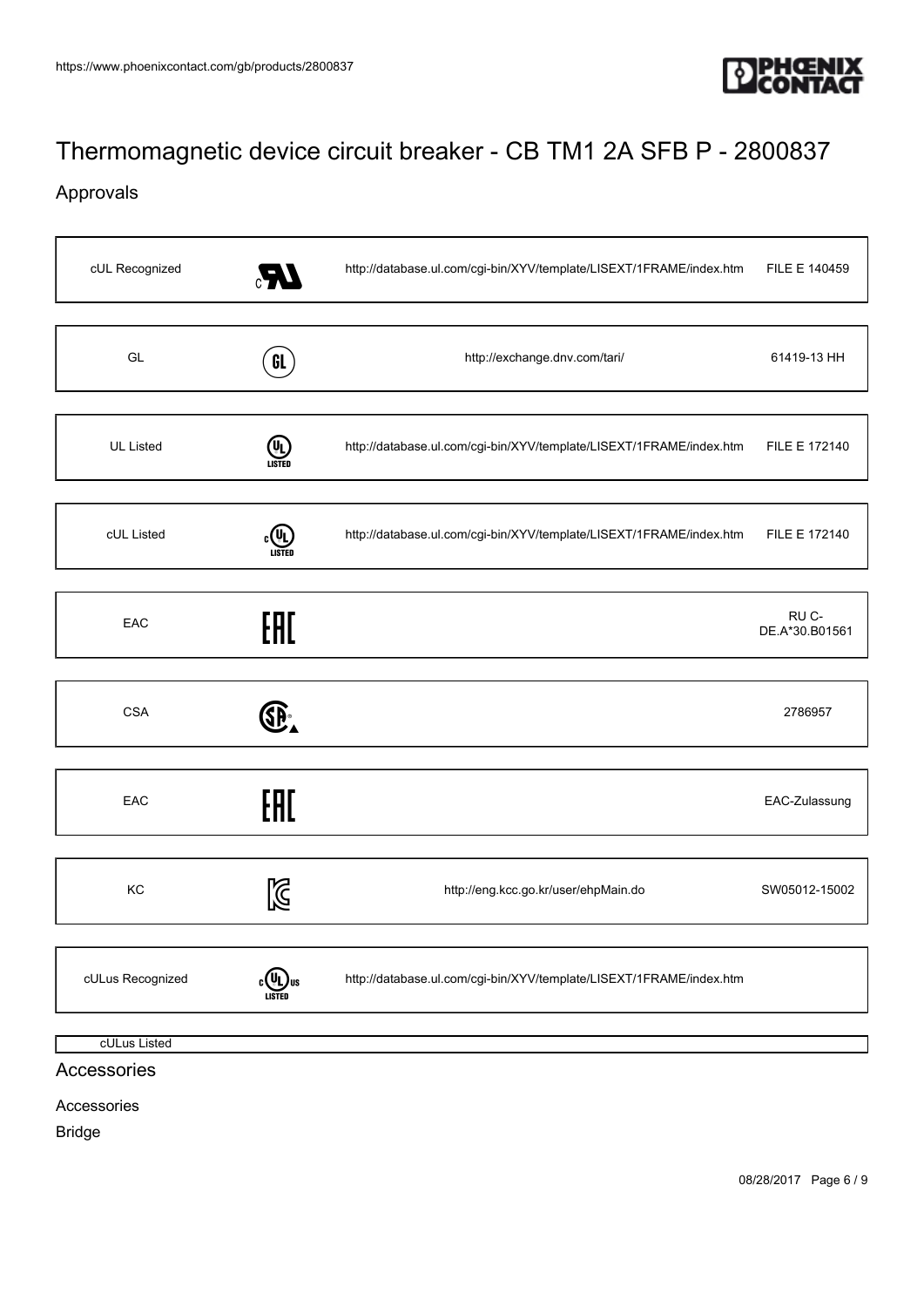

## Accessories

[Jumper - CB PT BRIDGE - 2801014](https://www.phoenixcontact.com/gb/products/2801014)



Bridge plug for bridging contacts 1 to 2 for CB base elements

#### [Jumper - CB RC BRIDGE - 2801616](https://www.phoenixcontact.com/gb/products/2801616)



Bridge plug for bridging contacts 11 to 14 for CB base elements

Cutting tools

[Front cutter - CUTFOX-FBS - 1212124](https://www.phoenixcontact.com/gb/products/1212124)



Cutting tool, for separating individual jumper bars from FBS ... plug-in bridges and EB ... insertion bridges

Jumper

[Plug-in bridge - FBS 2-6 - 3030336](https://www.phoenixcontact.com/gb/products/3030336)



Plug-in bridge, pitch: 6.2 mm, width: 10.7 mm, number of positions: 2, color: red

[Plug-in bridge - FBS 3-6 - 3030242](https://www.phoenixcontact.com/gb/products/3030242)



Plug-in bridge, pitch: 6.2 mm, width: 16.9 mm, number of positions: 3, color: red

08/28/2017 Page 7 / 9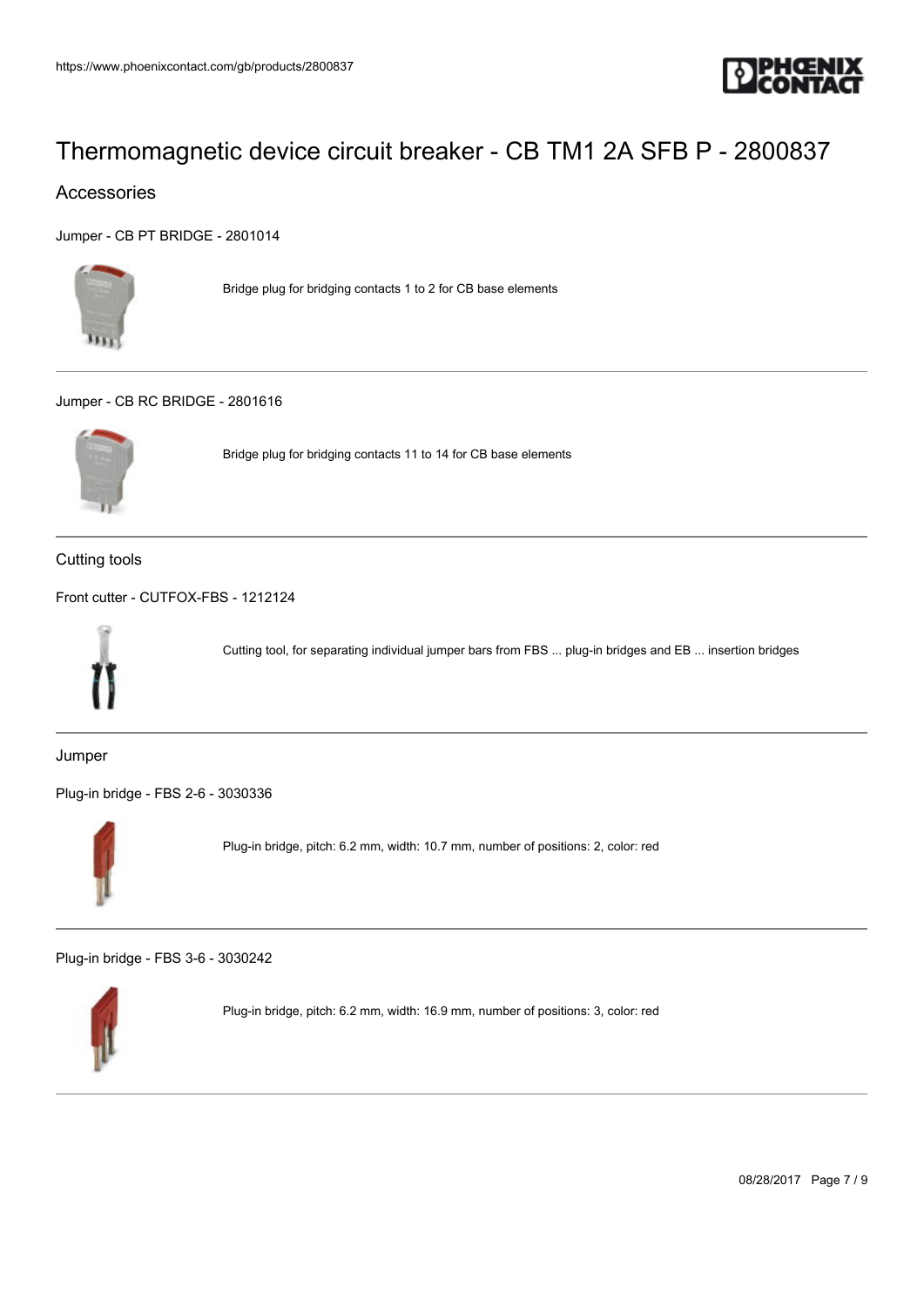

### Accessories

[Plug-in bridge - FBS 4-6 - 3030255](https://www.phoenixcontact.com/gb/products/3030255)



Plug-in bridge, pitch: 6.2 mm, width: 23.1 mm, number of positions: 4, color: red

[Plug-in bridge - FBS 5-6 - 3030349](https://www.phoenixcontact.com/gb/products/3030349)



Plug-in bridge, pitch: 6.2 mm, width: 29.3 mm, number of positions: 5, color: red

[Plug-in bridge - FBS 10-6 - 3030271](https://www.phoenixcontact.com/gb/products/3030271)



Plug-in bridge, pitch: 6.2 mm, width: 60.3 mm, number of positions: 10, color: red

[Plug-in bridge - FBS 20-6 - 3030365](https://www.phoenixcontact.com/gb/products/3030365)



Plug-in bridge, pitch: 6.2 mm, width: 122.3 mm, number of positions: 20, color: red

[Plug-in bridge - FBS 50-6 - 3032224](https://www.phoenixcontact.com/gb/products/3032224)



Plug-in bridge, pitch: 6.2 mm, width: 308.3 mm, number of positions: 50, color: red

Labeled terminal marker